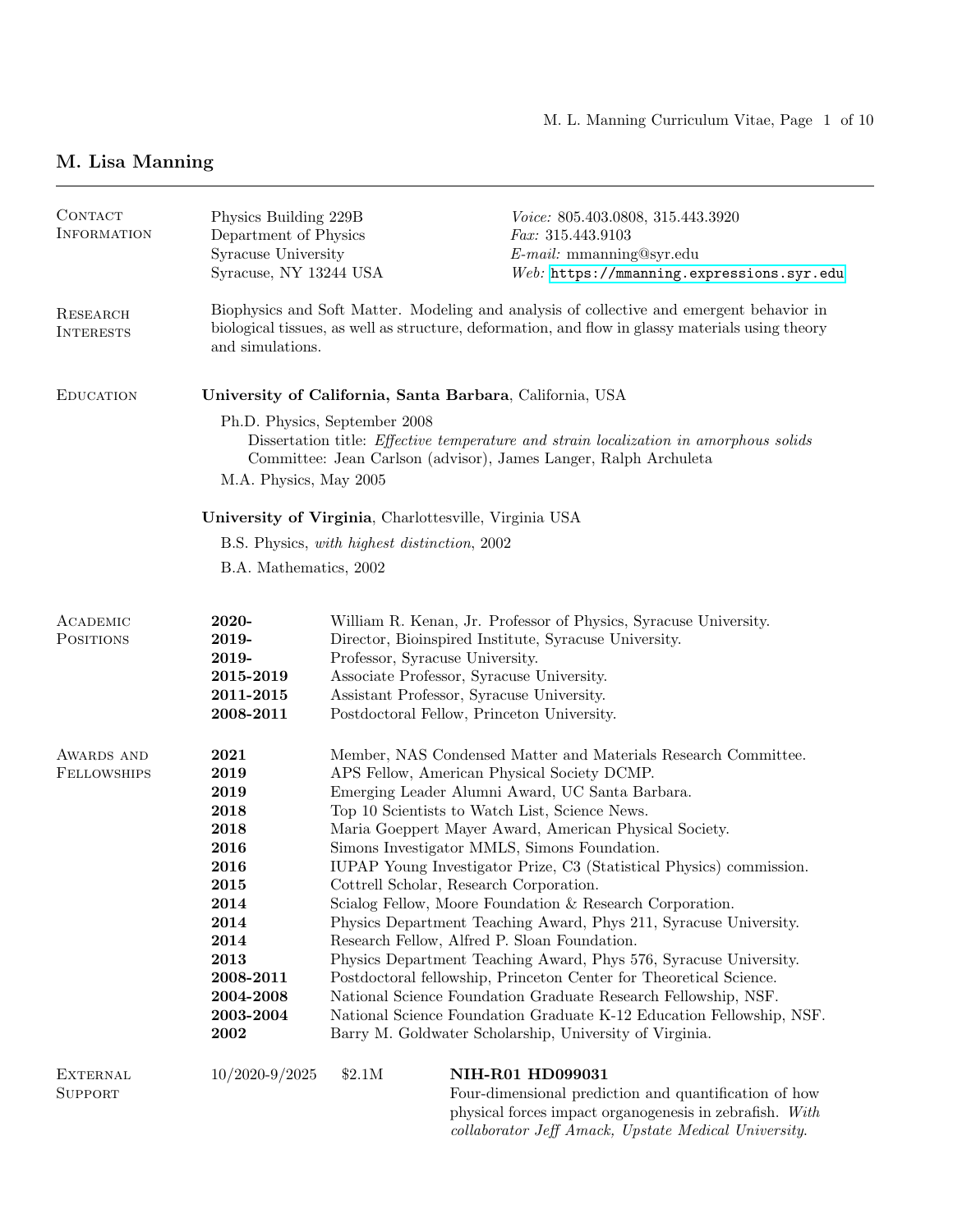#### M. L. Manning Curriculum Vitae, Page 2 of 10

| $9/2020 - 8/2023$ | \$450,000   | <b>NSF-POLS-2014192</b>                              |
|-------------------|-------------|------------------------------------------------------|
|                   | $co-PI$     | Modeling Tumor Invasion with Spheroids Embedded      |
|                   |             | in Extracellular Matrix, Jen Schwarz(PI), Mimgming   |
|                   |             | $Wu(co-PI).$                                         |
| $7/2020 - 6/2023$ | \$369,914   | <b>NSF-DMR-1951921</b>                               |
|                   |             | Predicting dynamics in unstable and active solids.   |
| $7/2016 - 6/2023$ | \$873,000   | Simons Foundation 454947                             |
|                   |             | Cracking the Glass Problem Collaboration.            |
| $7/2016 - 6/2021$ | \$500,000   | Simons Foundation 446222                             |
|                   |             | Simons Investigator: Mathematical Modeling of Living |
|                   |             | Systems.                                             |
| $5/2015 - 4/2020$ | \$1,020,000 | NIH-1R01GM117598                                     |
|                   |             | Quantitative Modeling of Cell Shape Changes During   |
|                   |             | Organogenesis. Jeff Amack (co-PI).                   |
| $7/2016 - 6/2020$ | \$686,000   | NSF-PHY-1607416                                      |
|                   |             | Predicting How Fluid-Solid Transitions in Cancer Tu- |
|                   |             | mors Help Govern Invasion and Metastasis. With co-   |
|                   |             | PIs Cristina Marchetti and Jennifer Schwarz.         |
| $6/2014 - 5/2019$ | \$450,000   | NSF-DMR-CMMT 1352184 CAREER                          |
|                   |             | Flow, Failure, and Migration in Glassy Materials.    |
| $7/2017 - 6/2019$ | \$25,000    | <b>Cottrell Collaborative Award</b>                  |
|                   |             | Workshop on developing authentic partnerships be-    |
|                   |             | tween Minority Serving Institutions and Primarily    |
|                   |             | White Institutions. PI, with 13 additional co-PIs.   |
| $7/2015 - 6/2018$ | \$396,068   | <b>NSF ACI-1541396</b>                               |
|                   | $co-PI$     | CC*DNI Engineer: Leading the Way for Research        |
|                   |             | Computing at Syracuse University and Beyond. With    |
|                   |             | Samuel Scozzafava, PI and 3 other co-PIs.            |
| $7/2015 - 6/2017$ | \$56,250    | Scialog                                              |
|                   |             | Gordon and Betty Morre Foundation.                   |
| $6/2015 - 5/2018$ | \$75,000    | Cottrell Scholar                                     |
|                   |             | Research Corporation.                                |
| $6/2014 - 5/2016$ | \$50,000    | Sloan Fellowship                                     |
|                   |             | Alfred P. Sloan Foundation.                          |
| 7/2013-7/2017     | \$290,978   | NSF-BMMB-CMMI 1334611                                |
|                   | $co-PI$     | Utilization of Smart Materials Jay Henderson(PI) and |
|                   |             | Chris Turner (co-PI).                                |

PH.D. STUDENTS  ${\tt SUPERVISED}$ 

Spring 2017 Sven Wijtmans<br>Spring 2018 Giuseppe Passu Giuseppe Passucci Summer 2018 Michael Czajkowski Spring 2020 Ethan Stanifer<br>Summer 2020 Preeti Sahu Summer $2020\,$ expected 2022 Elizabeth Lawson-Keister expected 2023 Julia Giannini expected 2024 Kamalendu Paul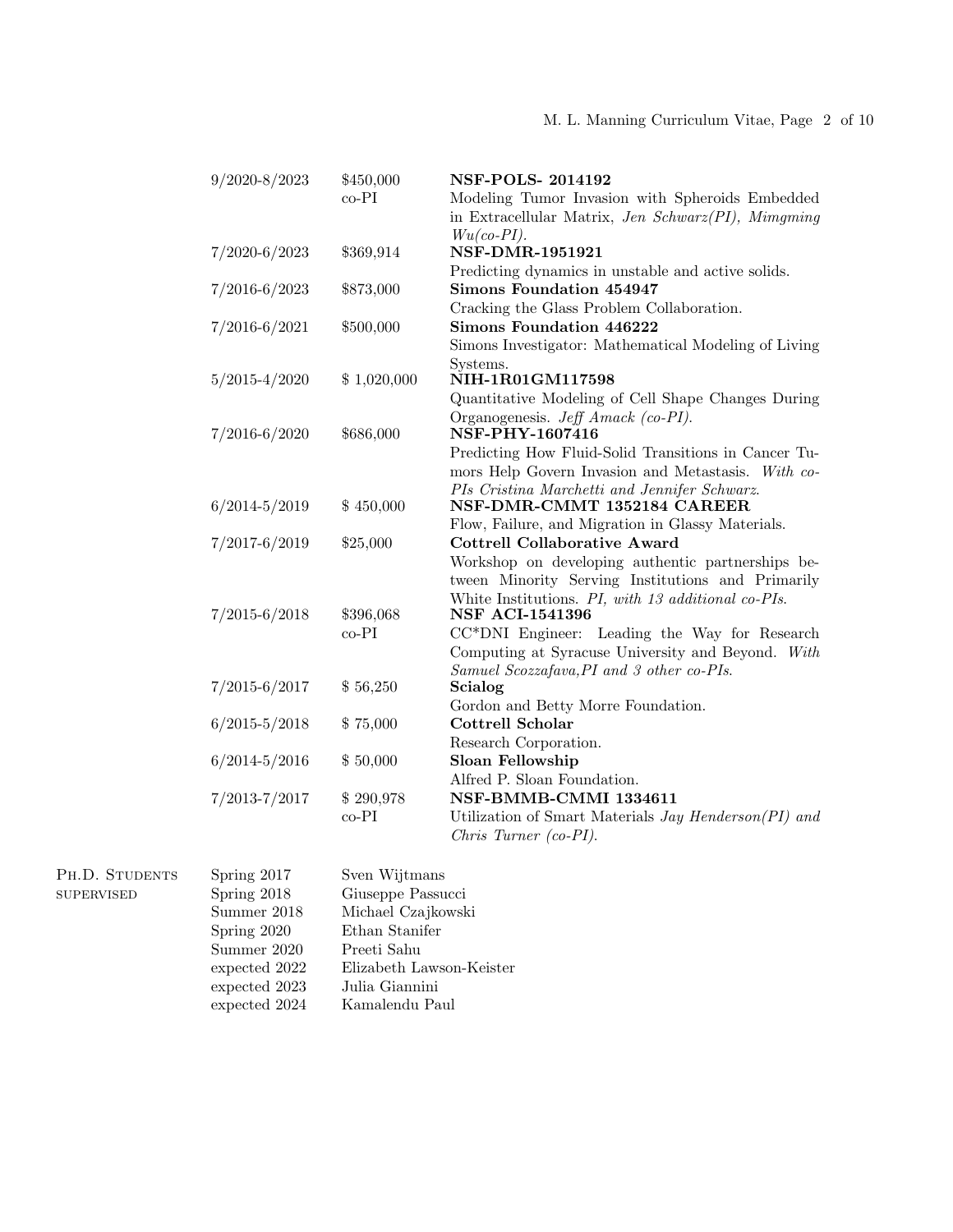| POSTDOCTORAL | 2012-15 | Dapeng (Max) Bi        | Ph.D. Brandeis 2012              |
|--------------|---------|------------------------|----------------------------------|
| ASSOCIATES   | 2015-16 | Jonathan Dawson        | Ph.D. MPI-PKS 2012               |
|              | 2015-18 | Matthias Merkel        | Ph.D. MPI-PKS 2015               |
|              | 2016-19 | Peter Morse            | Ph.D. U. Oregon 2016             |
|              | 2016-19 | Daniel Sussman         | Ph.D. Illinois 2014              |
|              | 2017-19 | Gonca Erdemci-Tandogan | Ph.D. UC Riverside 2017          |
|              | 2019-20 | Sudeshna Roy           | Ph.D. Twente Netherlands 2017    |
|              | 2018-21 | Amanda Parker          | Ph.D. UC Berkley 2018            |
|              | 2019-21 | David Richard          | shared, Ph.D. Mainz Germany 2018 |
|              | 2019-21 | Ojan Damavandi         | Ph.D. Michigan 2019              |
|              | 2018-   | Varda Hagh             | shared, Ph.D. Arizona State 2018 |
|              | 2019-   | Paula Sanematsu        | Ph.D. LSU 2015                   |

Peer-reviewed **PUBLICATIONS** 

54. Julia A. Giannini, David Richard, M. Lisa Manning, and Edan Lerner, "Bond-space operator disentangles quasi-localized and phononic modes in structural glasses," Phys. Rev. E 104, 044905, (2021). https://doi.org/10.1103/PhysRevE.104.044905

53. Preeti Sahu, J. M. Schwarz, M. Lisa Manning, "Geometric signatures of tissue surface tension in a three-dimensional model of confluent tissue," New J. Phys. 23, 093043, (2021). https://doi.org/10.1088/1367-2630/ac23f1

52. Elizabeth Lawson-Keister and M. Lisa Manning, "Review: Jamming and arrest of cell motion in biological tissues," Current Opinion in Cell Biology 72, 146-155, (2021). https://doi.org/10.1016/j.ceb.2021.07.011

51. Paula C. Sanematsu, Gonca Erdemci-Tandogan, Himani Patel, Emma M. Retzlaff, Jeffrey D. Amack, M. Lisa Manning, "3D viscoelastic drag forces drive changes to cell shapes during organogenesis in the zebrafish embryo," Inaugural issue of Cells and Development , , (2021). https://doi.org/10.1016/j.cdev.2021.203718

50. Gonca Erdemci-Tandogan and M. L. Manning, "Effect of cellular rearrangement time delays on the rheology of vertex models for confluent tissues," PLOS Comp. Bio 17(6) e1009049, 2021, (https://journals.plos.org/ploscompbiol/article?id=10.1371/journal.pcbi.100904).

49. Peter K. Morse, Sudeshna Roy, Elisabeth Agoritsas, Ethan Stanifer, Eric I. Corwin, M. Lisa Manning, "A direct link between active matter and sheared granular systems," Proc. Nat. Acad. Sci. 118 (18) e2019909118, 2021, (https://doi.org/10.1073/pnas.2019909118).

48. John Devany, Daniel M. Sussman, Takaki Yamamoto, M. Lisa Manning, Margaret L. Gardel, "Cell division Rate Controls Cell Shape Remodeling in Epithelia," Proc. Nat. Acad. Sci. 118 (10) e1917853118, 2021, (https://doi.org/10.1073/pnas.1917853118).

47. Steffen Grosser, Juergen Lippoldt, Linda Oswald, Matthias Merkel, Daniel M. Sussman, Frederic Renner, Erik W. Morawetz, Steve Pawlizak, Anatol Fritsch, Lars Christian Horn, Bahriye Aktas, M. Lisa Manning, and Josef A. Ks, "Elongated cells fluidize malignant tissues," PRX 11 011033, 2021, (https://doi.org/10.1103/PhysRevX.11.011033).

46. David Richard\* Geert Kapteijns\* Julia A. Giannini, M. Lisa Manning, and Edan Lerner, "A simple and broadly-applicable definition of shear transformation zones," Phys. Rev. Lett. 126(1) 015501, 2020, (https://doi.org/10.1103/PhysRevLett.126.015501).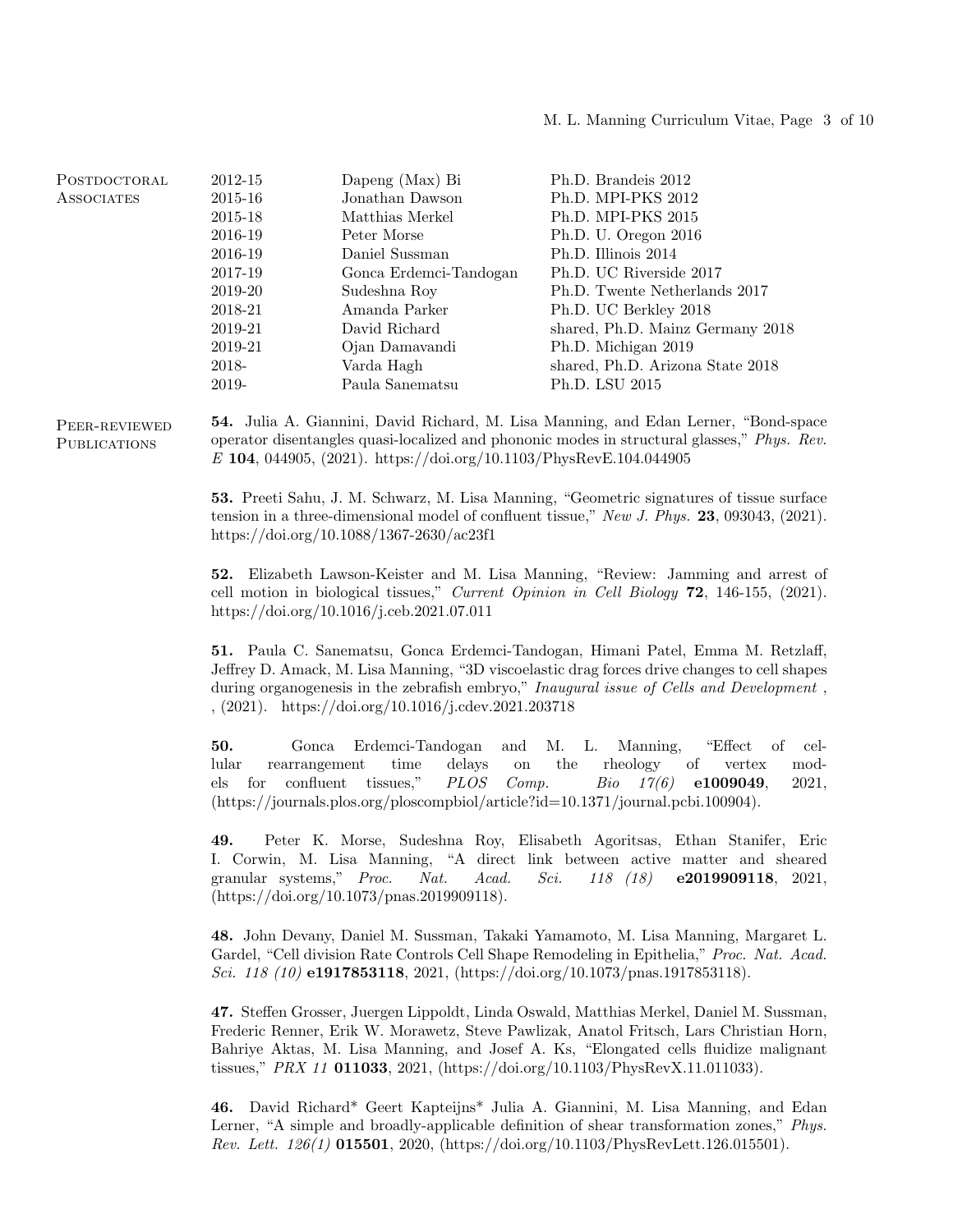45. Diogo E. P. Pinto, Gonca Erdemci-Tandogan, M. Lisa Manning, and Nuno A. M. Araujo, "The cell adaptation time sets a minimum length scale for patterned substrates," Biophysical Journal 119, 11, (https://doi.org/10.1016/j.bpj.2020.10.026).

44. D. Richard, M. Ozawa, S. Patinet, E. Stanifer, B. Shang, S. Ridout, B. Xu, G. Zhang, P. Morse, J.-L. Barrat, L. Berthier, M.L. Falk, P. Guan, A. Liu, K. Martens, S. Sastry, D. Vandembroucq, E. Lerner, and M.L. Manning, "Predicting plasticity in disordered solids from structural indicators," Physical Review Materials 4, 113609, (2020). https://doi.org/10.1103/PhysRevMaterials.4.113609

43. Peter Morse, Merlijn van Deen, Sven Wijtmans, Martin Van Hecke, M. L. Manning, "Two classes of events in sheared particulate matter," Physical Review Research 2, 023179, (2020). https://link.aps.org/doi/10.1103/PhysRevResearch.2.023179

42. Xun Wang\*, Matthias Merkel\*, Leo B. Sutter\*, Gonca Erdemci-Tandogan, M. Lisa Manning, Karen E. Kasza., "A solid-to-fluid transition is predicted by cell shape and alignment in an anisotropic tissue of the developing fly embryo," Proceedings of the National Academy of Sciences 201916418, 2020, (https://doi.org/10.1073/pnas.1916418117).

41. Preeti Sahu, Daniel M. Sussman, Matthias Rbsam, Aaron F. Mertz, Valerie Horsley, Eric R. Dufresne, Carien M. Niessen, M. Cristina Marchetti, M. Lisa Manning, J. M. Schwarz., "Small-scale demixing in confluent biological tissues," Soft Matter 16, 3325-3337, (2020). https://doi.org/10.1039/C9SM01084J

40. Rathbun L, Colicino E, Coyne S, Reilly N, Erdemci-Tandogan G, Garrastegui A, Freshour J, Santra P, Manning ML, Amack J, Hehnly H., "Cytokinetic bridge triggers de novo lumen formation in vivo," Nature Communications 11, 1269, (2020). https://www.nature.com/articles/s41467-020-15002-8

39. Preeti Sahu\*, Janice Kang\*, Gonca Erdemci-Tandogan, M. Lisa Manning, "Linear and nonlinear mechanical responses can be quite different in models for biological tissues," Soft Matter 16, 1850-1856, (2020). DOI: 10.1039/C9SM01068H

38. Michael Czajkowski, Daniel M. Sussman, M. Cristina Marchetti, M. Lisa Manning, "Glassy Dynamics in Models of Confluent Tissue with Mitosis and Apoptosis," Soft Matter , arXiv:1905.01603, (2019).

37. Matthias Merkel, Karsten Baumgarten, Brian P. Tighe, M. Lisa Manning., "A unifying perspective on rigidity in under-constrained materials," Proc. Nat. Acad. Sci 116, 6560- 6568, (2019). https://doi.org/10.1073/pnas.1815436116

36. M.E. Brasch\*, G. Passucci\*, A. Gulvady, C. E. Turner, M. L. Manning, J. H. Henderson, "Nuclear position relative to the Golgi body and nuclear orientation are differentially responsive indicators of cell polarized motility," PLOS ONE , 2019, (https://doi.org/10.1371/journal.pone.0211408).

35. G. Passucci, M.E. Brasch, V. J. H. Henderson, M. L. Manning, "Identifying the mechanisms that generate super-diffusivity in mouse fibroblast trajectories on 2D substrates," PLOS Comp. Bio, 2019, (https://doi.org/10.1371/journal.pcbi.1006732, arxiv:1712.05049).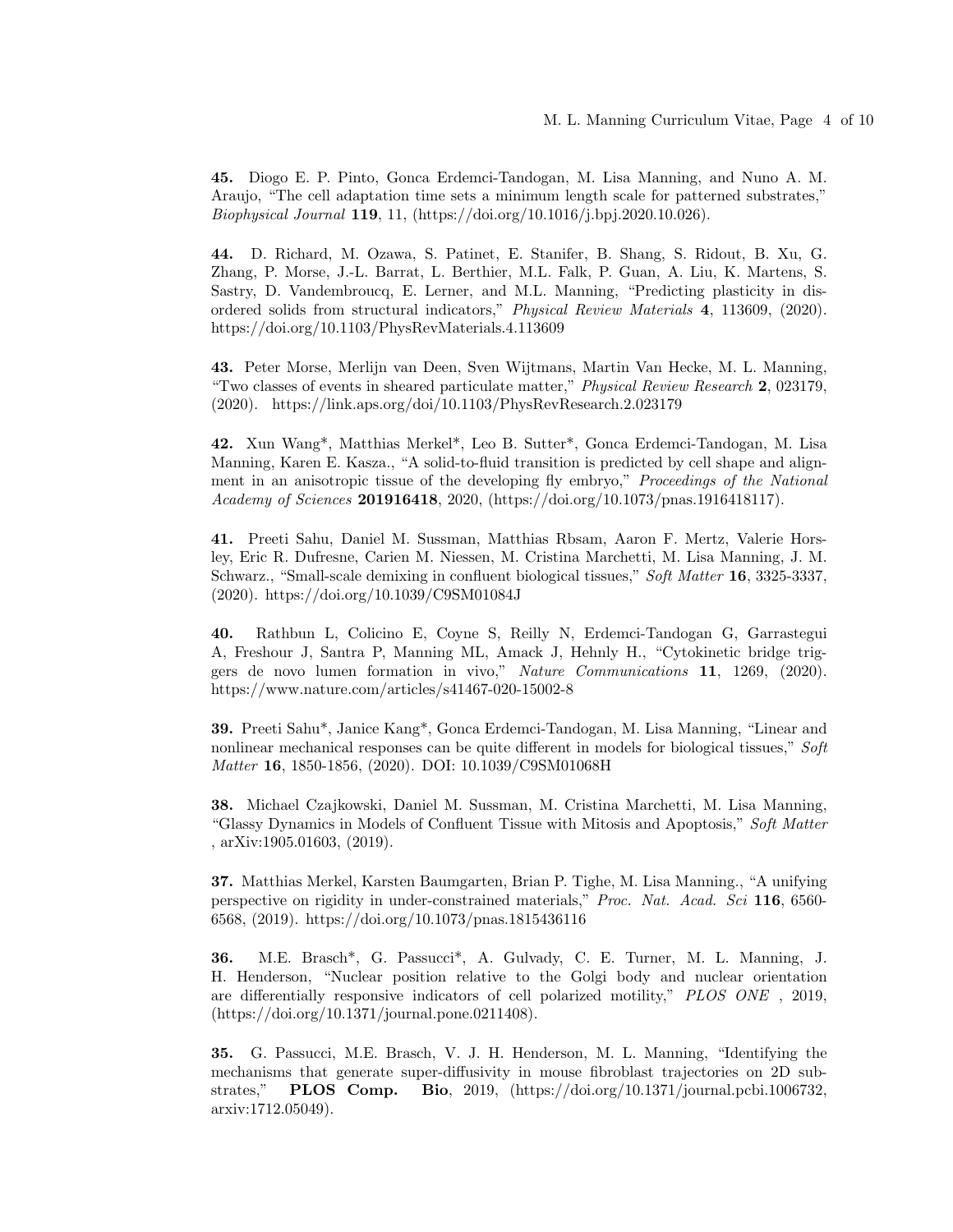34. Tristan Sharp, Matthias Merkel, M. Lisa Manning, Andrea J. Liu, "Statistical properties of 3D cell geometry from 2D slices," PLOS ONE, 2019, (https://doi.org/10.1371/journal.pone.0209892 ).

33. Gonca Erdemci-Tandogan, Madeline Clark, Jeff Amack, M. L. Manning, "Tissue flow induces shape change during morphogenesis," Biophysical Journal 115, 2259-2270, (2018). https://doi.org/10.1016/j.bpj.2018.10.028

32. M. Czajkowski, Dapeng Bi, M. L. Manning, M. C. Marchetti, "A Hydrodynamic Model for the Density-Independent Flocking Transition in Confluent Tissues," Soft Matter 14, 5628-5642, (2018). doi:10.1039/C8SM00446C

31. Fabio Giavazzi, Matteo Paoluzzi, Marta Macchi, Dapeng Bi, Giorgio Scita, M. Lisa Manning, Roberto Cerbino, M. Cristina Marchetti, "Flocking Transition in Confluent Tissues," Soft Matter 14, 3471-3477, (2018). doi: 10.1039/C8SM00126J

30. Daniel M. Sussman, M. Paoluzzi, M. Cristina Marchetti, M. Lisa Manning, "Anomalous glassy dynamics in simple models of dense biological tissue," Euro. Phys. Lett. 121, 36001, (2018). doi: 10.1209/0295-5075/121/36001

29. Agnik Dasgupta, Matthias Merkel, Andrew E. Jacob, Jonathan Dawson, M. Lisa Manning and Jeffrey D. Amack, "Asymmetric cell volume changes regulate epithelial remodeling of the left-right organizer," eLife 7, e30963, (2018). doi: 10.7554/eLife.30963

28. Daniel Sussman, Jennifer Schwarz, M. Cristina Marchetti, M. Lisa Manning, "Soft yet sharp interfaces in vertex-based models for confluent tissues," Editor's suggestion in Phys. Rev. Letters 120, 058001, (2018). https://doi.org/10.1103/PhysRevLett.120.058001, [Corresponding Synopsis](https://physics.aps.org/synopsis-for/10.1103/PhysRevLett.120.058001)

27. Matthias Merkel and Lisa Manning, "A geometrically controlled rigidity transition in a model for confluent 3D tissues," Fast Track communication, New Journal of Physics 20, 022002, (2018). https://doi.org/10.1088/1367-2630/aaaa13

26. X. Yang, Dapeng Bi, M. Czajkowski, M. Merkel, M. L. Manning, M. C. Marchetti, "Correlating Cell Shape and Cellular Stress in Motile Confluent Tissues," Proc. Nat. Acad. Sci. 114, 12663-12668, (2017). DOI: 10.1073/pnas.1705921114

25. Sven Wijtmans and M. L. Manning, "Disentangling defects and sound modes in disordered solids," Soft Matter (cover article) 12, 5649-5655, (2017). DOI: 10.1039/C7SM00792B

24. Matthias Merkel and M. Lisa Manning, "Using cell deformation and motion to predict forces and collective behavior in morphogenesis," Seminars in Developmental Biology 67, 161-169, (2017). DOI: 10.1016/j.semcdb.2016.07.029

23. Dapeng Bi, X. Yang, M. C. Marchetti, M. L. Manning, "Motilitydriven glass transitions in biological tissues," Phys. Rex X 6, 021011, (2016). http://dx.doi.org/10.1103/PhysRevX.6.021011

22. Dapeng Bi, J. Lopez, J. Schwarz, M. L. Manning, "A density-independent rigidity transition in biological tissues," Nature Physics 11, 1074-1079, (2015). DOI: 10.1038/nphys3471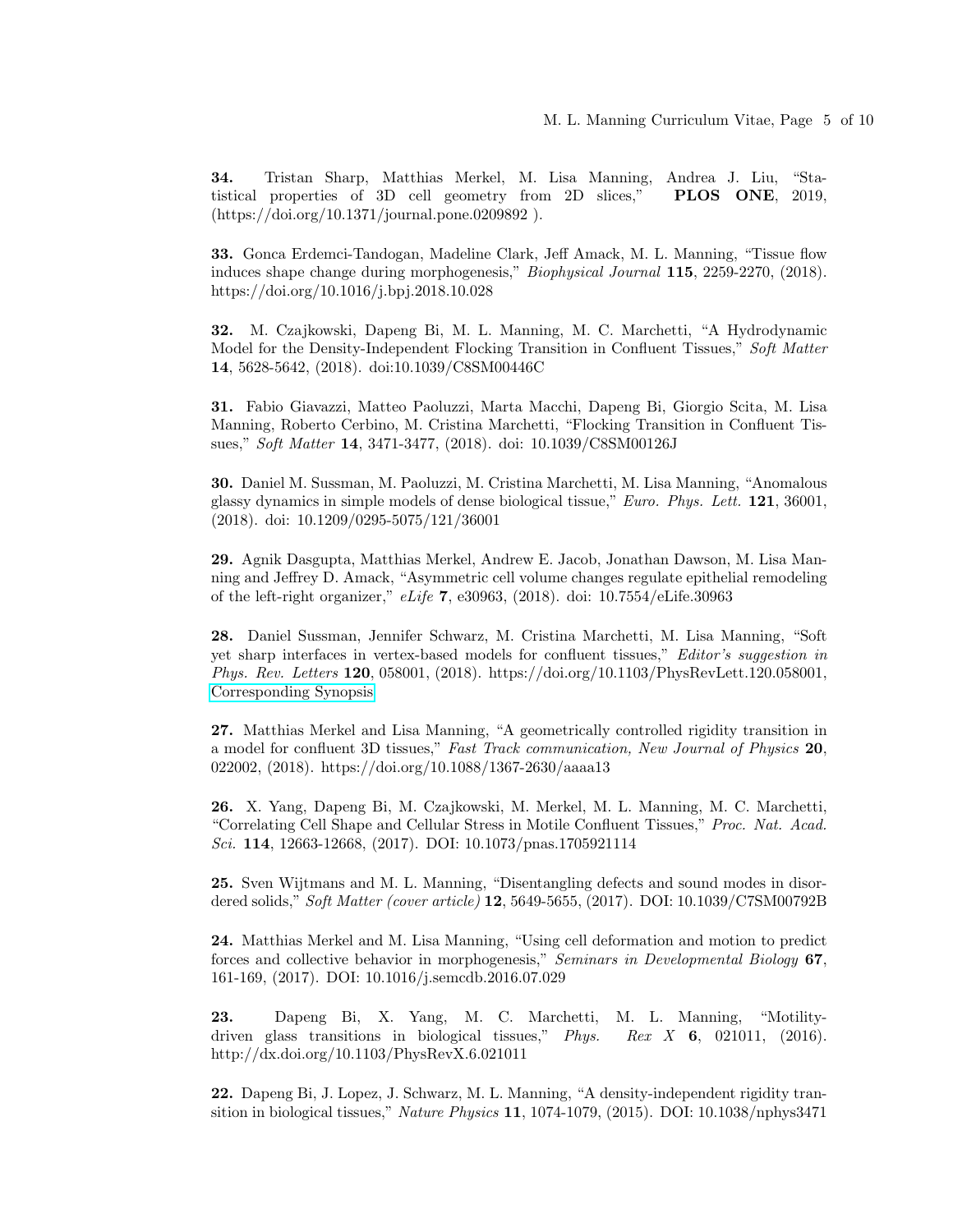21. S Pawlizak, A Fritsch, S Grosser, D Ahrens, T Thalheim, S Riedel, T Kiessling, M Zink, ML Manning, and JA Kaes, "Testing the differential adhesion hypothesis across the epithelial-mesenchymal transition," New Journal of Physics 17, 24 August, (2015). DOI: 10.1088/1367-2630/17/8/083049, [Corresponding New Journal of Physics Perspective Article](http://iopscience.iop.org/article/10.1088/1367-2630/17/9/091001)

20. J-A Park, JH Kim, D Bi, JA Mitchel, NT Qazvini, K Tantisira, CY Park, M McGill, S-H Kim, R Steward, Jr., S Burger, W Qiu, SH Randell, A Kho, D Tambe, C Hardin, SA Shore, E Israel, DA Weitz, DJ Tschumperlin, ST. Weiss, EP Henske, ML Manning, JP Butler, J M Drazen, JJ Fredberg, "Unjamming transition to cellular hypermobility in the asthmatic airway epithelium," Nature Materials 14, 1040-1048, (2015). DOI: 10.1038/nmat4357, [Cor](http://www.nature.com/nmat/journal/v14/n10/full/nmat4434.html)[responding Nature Material News and Views Article](http://www.nature.com/nmat/journal/v14/n10/full/nmat4434.html)

19. Danielle S. Bassett, Eli T. Owens, Mason A. Porter, M. Lisa Manning, Karen E. Daniels, "Extraction of Force-Chain Network Architecture in Granular Materials Using Community Detection," Soft Matter (cover article) 11, 2731-2744, (2015). DOI: 10.1039/C4SM01821D

18. M. L. Manning and A. J. Liu, "A random matrix definition of the boson peak," Europhys. Lett. 109, 36002, (2015). DOI: 10.1209/0295-5075/109/36002

17. Craig Fox, Lisa Manning, and Jeff Amack, "Automated tracking of beads in the ciliated zebrafish organ of asymmetry to quantify the role of fluid flow in left-right patterning," Methods in Cell Biology; Methods in Cilia & Flagella 127, 175-187, (2015). https://doi.org/10.1016/bs.mcb.2014.12.010

16. Xingbo Yang, M. Lisa Manning and M. Cristina Marchetti, "Aggregation and Segregation of confined active particles," Soft Matter 10, 6477-6484, (2014). DOI: 10.1039/C4SM00927D, [Commentary in Journal Club for Condensed Matter Physics](http://www.condmatjournalclub.org/jccm-content/uploads/2014/07/JCCM_JULY_2014_02.pdf)

15. R. M. Baker, M. E. Brasch, M. L. Manning, J. H. Henderson, "Automated, contourbased tracking and analysis of cell behavior over long timescales in environments of varying complexity and cell density," J. Roy. Soc. Interface  $11(97)$ , 20140386, (2014). DOI: 10.1098/rsif.2014.0386

14. Dapeng Bi, J. Lopez, J. Schwarz, M. L. Manning, "Energy barriers and cell migration in densely packed tissues," Soft Matter 10, 1885-1890, (2014). DOI: 10.1039/C3SM52893F, [Commentary in Journal Club for Condensed Matter Physics](http://www.condmatjournalclub.org/jccm-content/uploads/2014/03/JCCM_FEB_2014_01.pdf)

13. T. Idema, J. O. Dubuis, L. Kang, M. L. Manning, P. C. Nelson, T. C. Lubensky, and A. J. Liu, "The syncytial Drosophila embryo as a mechanically excitable medium," PLOS ONE 8(10), e77216, (2013). DOI: 10.1371/journal.pone.0077216

12. E-.M. Schoetz, M. Lanio, J. Talbot, and M. L. Manning, "Glassy dynamics in three dimensional embryonic tissues," J. Roy. Soc. Interface 10(89), 20130726, (2013). DOI: 10.1098/rsif.2013.0726

11. J. D. Amack, M. L. Manning, "Knowing the Boundaries: Extending the Differential Adhesion Hypothesis in Embryonic Cell Sorting," Science 338 (6104), 212-215, (2012). DOI: 10.1126/science.1223953

10. G. Wang, M. L. Manning, and J. D. Amack, "Regional Cell Shape Changes Control Form and Function of Kupffer's Vesicle in the Zebrafish Embryo," Dev. Bio. 370 (1), 52-62, (2012). DOI: 10.1016/j.ydbio.2012.07.019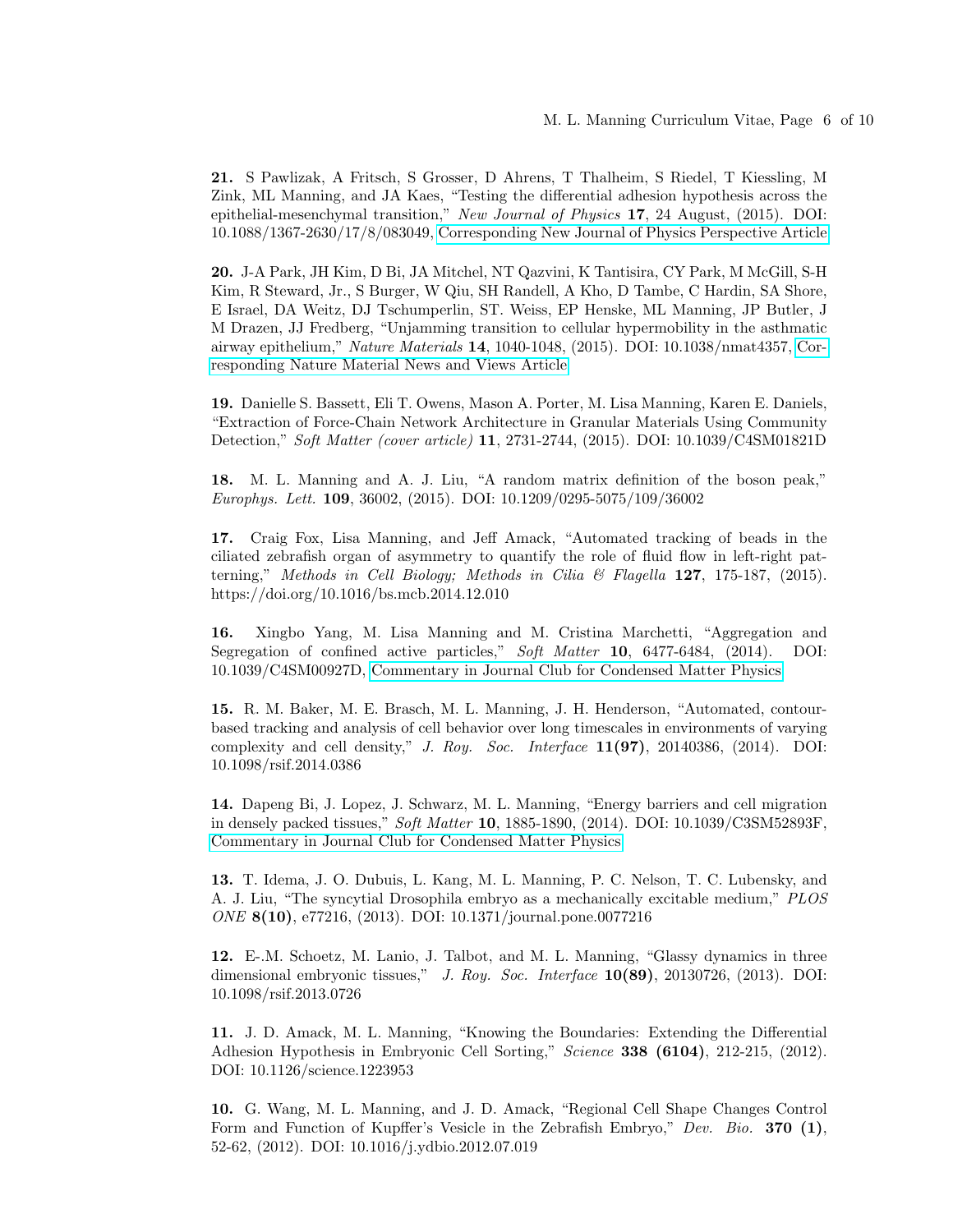9. M. L. Manning and A. J. Liu, "Vibrational modes identify soft spots in a sheared disordered packing," Phys. Rev. Lett. 107, 108302, (2011). DOI: 10.1103/Phys-RevLett.107.108302

8. K. Chen, M. L. Manning, P. J. Yunker, W. G. Ellenbroek, Z. Zhang, A. J. Liu, and A. G. Yodh, "Measurement of Correlations between Low-Frequency Vibrational Modes and Particle Rearrangements in Quasi-Two-Dimensional Colloidal Glasses," Phys. Rev. Lett. 107, 108301, (2011). DOI: 10.1103/PhysRevLett.107.108301

7. M. L. Manning, R. A. Foty, M. S. Steinberg, and E.-M. Schoetz, "Coaction of intercellular adhesion and cortical tension specifies tissue surface tension," Proc. Nat. Acad. Sci. 107, 28 12517-12522, (2010). DOI: 10.1073/pnas.1003743107

6. E. G. Daub, M. L. Manning and J. M. Carlson, "Pulse-like, crack-like and supershear earthquake ruptures with shear strain localization," J. Geophys. Res. 115, B05311, (2010). DOI: 10.1029/2009JB006388

5. M. L. Manning, E. G. Daub, J. S. Langer and J. M. Carlson, "Rate dependent shear bands in a shear transformation zone model for amorphous solids," Phys. Rev. E 79, 016110, (2009). DOI: 10.1103/PhysRevE.79.016110

4. E. G. Daub, M. L. Manning and J. M. Carlson, "Shear strain localization in elastodynamic rupture simulations," Geo. Res. Lett. 35, L12310, (2008). DOI: 10.1029/2008GL033835

3. J. S. Langer and M. L. Manning, "Steady-state, effective-temperature dynamics in a glassy material," Phys. Rev. E 76, 056107, (2007). DOI: 10.1103/PhysRevE.76.056107

2. M. L. Manning, J. S. Langer and J. M. Carlson, "Strain localization in a shear transformation zone model for amorphous solids," Phys. Rev. E 76, 056106, (2007). DOI: 10.1103/PhysRevE.76.056106

1. M. Manning, J. M. Carlson and J. Doyle, "Highly Optimized Tolerance in dense and sparse resource regimes," Phys. Rev. E  $72$ , 016108, (2005). DOI: 10.1103/Phys-RevE.72.016108

#### SELECTED INVITED 150+ invited talks total

**TALKS** 

- 2021 Invited seminar, Johns Hopkins Mechanical Eng. Oct 14
- 2021 Invited talk, Q Cell Bio symposium, Munich Oct 14
- 2021 Invited Physics Colloquium, University of Pennsylvania Oct 13
- 2021 Invited seminar, UT Austin Center for Comp. Oncology Sept 22
- 2021 Plenary lecture, Liquid Matter Conference July 22
- 2021 Invited keynote Powders and Grains July 5
- 2021 Invited keynote Brazilian Physics Conference June 24
- 2021 Invited seminar, Imperial College May 28
- 2021 Invited seminar, GEOMPACK series May 5
- 2021 Invited seminar, Pitt BioEngineering April 22
- 2021 Invited virtual physics colloquium, UC Berkeley March 29
- 2021 Invited talk, APS March Meeting March 19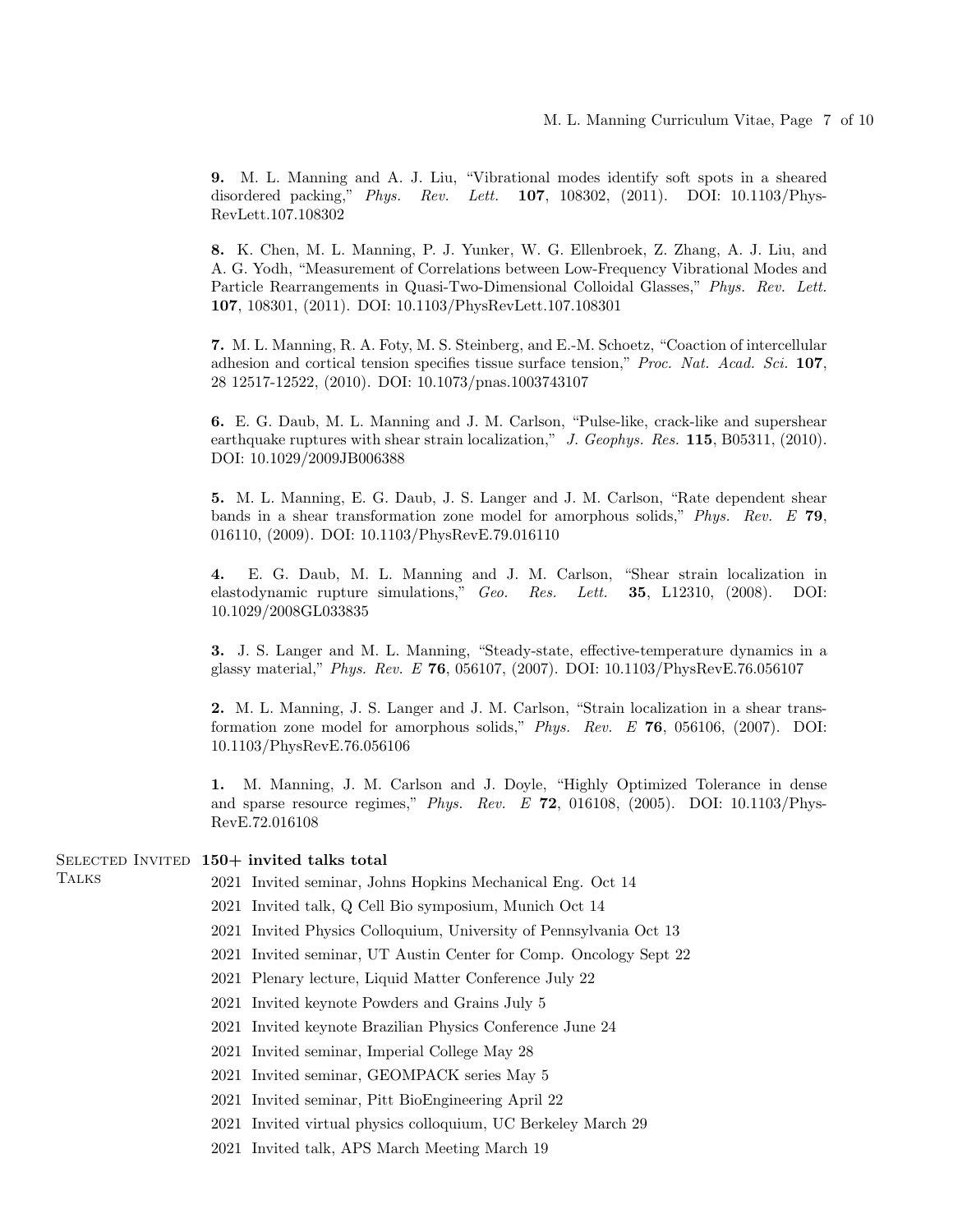- 2021 Invited physics colloquium, University of Mexico City March 4
- 2021 Invited talk, EMBO/EMBL Symposium March 3
- 2021 Invited talk, Mechanobiology Subgroup at the Biophysical Society Feb 22
- 2021 Invited seminar, Maths in the Life Science Univ. of Manchester Feb 22
- 2021 Invited Physics colloquium, McGill University Feb 19
- 2021 Invited seminar, Edith and Ely Broad Distinguished Lecture Series, USC Feb 16
- 2021 Invited seminar, UPenn Physical Oncology Jan 25
- 2021 Invited seminar, IST Austria Soft Matter Jan 22
- 2021 Invited seminar, MSC Paris Jan 20
- 2020 Keynote Speaker, Cambridge Centre for Physical Biology Annual Meeting, Dec 16
- 2020 Invited virtual talk, Simons Glass Collaboration Seminar Nov 18
- 2020 Invited talk, NSCS (Israeli Nonlinear, Statistical, Soft Matter Physics), Nov 17
- 2020 Invited virtual talk, Biological Physics and Physical Biology seminar, October 16
- 2020 Invited virtual seminar, DAMTP Soft Matter Seminar, Cambridge UK, Oct 13
- 2020 Plenary talk (virtual), Dutch Biophysics 2020, October 6
- 2020 Turing Lecture (virtual), Physics of Living Matter 15, Marseille, France, Oct 2
- 2020 Invited virtual talk, CENTURI seminar, Marseille France, September 30
- 2020 Invited talk, Cell. and Biomolecular Eng. Conf., San Juan, Puerto Rico Jan 4.
- 2019 Invited talk, Soft matter and Biophysics seminar, UC Santa Barbara, October.
- 2019 Invited talk, Soft matter and Biophysics seminar, UC Santa Barbara, October.
- 2019 Plenary talk, International Conference on Glass Physics, Beijing, China, September.
- 2019 Invited talk, Cell Adhesion Gordon Research Conference, Les Diablerets, Switzerland, June.
- 2019 Invited talk, Canadian Biophysical Society Meeting, UTM Toronto, May.
- 2019 Invited Seminar, Center for Computational Biology, Flatiron Institute, May.
- 2019 Cracking the Glass Problem Simons Collaboration, NYC, March.
- 2019 Physics Colloquium, Cornell University, February.
- 2019 Physics Colloquium, GA Tech, January.
- 2018 Geometry and Morphogeneis Conference, Harvard, December.
- 2018 Distinguished Lecture, Haverford Physics Department, November
- 2018 Biophysics seminar, Princeton University, November.
- 2018 Applied Math Seminar MIT, September.
- 2018 Unifying Concepts in Glass Physics, Bristol, UK, June.
- 2018 Conceptual Legacy of On Growth and Form, St. Andrews, Scotland, June.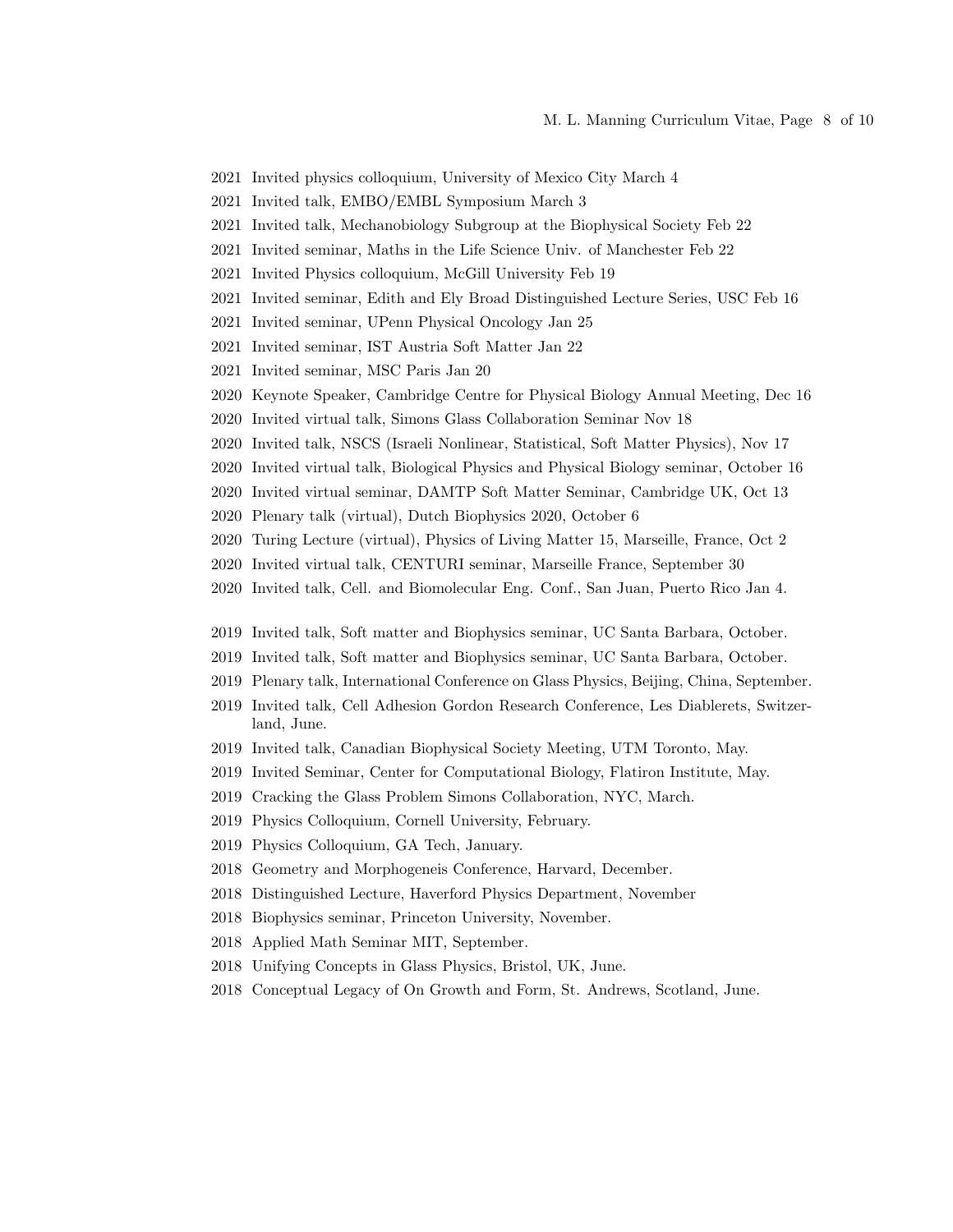### M. L. Manning Curriculum Vitae, Page 9 of 10

| TEACHING       | <b>Syracuse University, Syracuse, NY USA</b>  |                                                                                                                                                                                                                                                                              |                                                            |  |
|----------------|-----------------------------------------------|------------------------------------------------------------------------------------------------------------------------------------------------------------------------------------------------------------------------------------------------------------------------------|------------------------------------------------------------|--|
|                | Spring 2021                                   |                                                                                                                                                                                                                                                                              | Physics 750<br>Advanced Topics in Condensed Matter Physics |  |
|                | <b>Fall 2018</b>                              |                                                                                                                                                                                                                                                                              | Phys/Ben/Cen/Bio 635<br>Physical Cell Biology              |  |
|                | Spring 2017, Spring 2018,<br><b>Fall 2019</b> |                                                                                                                                                                                                                                                                              | Physics 215                                                |  |
|                |                                               |                                                                                                                                                                                                                                                                              | Honors Introductory Physics                                |  |
|                | <b>Fall 2015</b>                              |                                                                                                                                                                                                                                                                              | <i>Physics 399/600</i><br>Practicum in Science Teaching    |  |
|                | Spring 2015, Spring 2013,<br><b>Fall 2011</b> |                                                                                                                                                                                                                                                                              | Physics 576<br>Introduction to Solid State Physics         |  |
|                |                                               | Fall 2012, Spring 2014(2)                                                                                                                                                                                                                                                    | Physics 211<br>General Physics I: Mechanics                |  |
| DEPARTMENTAL   | 2019-                                         | Director, Bioinspired Institute at Syracuse University                                                                                                                                                                                                                       |                                                            |  |
| AND UNIVERSITY | 2019-                                         | Faculty Liaison to the Women in Physics group                                                                                                                                                                                                                                |                                                            |  |
| <b>SERVICE</b> | 2021                                          | P&T committee, Paulsen, Physics Department                                                                                                                                                                                                                                   |                                                            |  |
|                | 2021                                          | Panelist, Women in Leadership workshop, May 9                                                                                                                                                                                                                                |                                                            |  |
|                | 2020                                          | Presentation to the CNY Alumni group, Jan 10                                                                                                                                                                                                                                 |                                                            |  |
|                | $2013 -$                                      | Panelist for Women in Science and Engineering (WiSE) workshops: Dual<br>Career, Writing a Dissertation, Peer Mentoring.                                                                                                                                                      |                                                            |  |
|                | 2017-19                                       | Faculty Liaison to Women in Science and Engineering Postdoc Group                                                                                                                                                                                                            |                                                            |  |
|                | 2017-18                                       | Co-chair, Physics Department Strategic Planning Research Committee                                                                                                                                                                                                           |                                                            |  |
|                | 2017-18                                       | Member, Physics Department Faculty Planning Committee                                                                                                                                                                                                                        |                                                            |  |
|                | 2016-17                                       | Chair, Faculty Search committee in soft matter/biophysics                                                                                                                                                                                                                    |                                                            |  |
|                | 2016                                          | Co-chair, Conference for Undergraduate Women in Physics                                                                                                                                                                                                                      |                                                            |  |
|                | $\,2015$                                      | Co-chair, Working Group of Syracuse Biomaterials Institute                                                                                                                                                                                                                   |                                                            |  |
|                | 2015                                          | Member, Faculty Advisory Committee for College of Medicine                                                                                                                                                                                                                   |                                                            |  |
|                | 2014-15                                       | Member, Soft Matter Experimental Physics Faculty Search Committee.                                                                                                                                                                                                           |                                                            |  |
|                | 2014-15                                       | Member, College of Arts and Sciences Dean Search Committee.                                                                                                                                                                                                                  |                                                            |  |
|                | 2012-                                         | Oral exam committee member, Xingbo Yang, Jorge Lopez, Sean Sweeney,<br>Jikai Wang (Physics), Kevin Davis, Megan Brasch, Fred Donelson, Shiyan<br>Sun (Bio. Eng.).                                                                                                            |                                                            |  |
|                | 2011-                                         | Thesis committee: Shiliyang Xu, Zhenwei Yao, Jorge Lopez (Physics), Kos-<br>mas Diveris (Math-Chair), Sean Delaney (Chemistry-Chair), Thomas Ju-<br>liano, (Chemistry - Chair), Megan Brasch (BMCE - Chair), Jeremy Schar<br>(Chem-Chair), Lindsay Rathburn (Biology-Chair). |                                                            |  |
|                | 2011-13                                       | Chair('13) Undergrad Research Day, Physics Department.                                                                                                                                                                                                                       |                                                            |  |